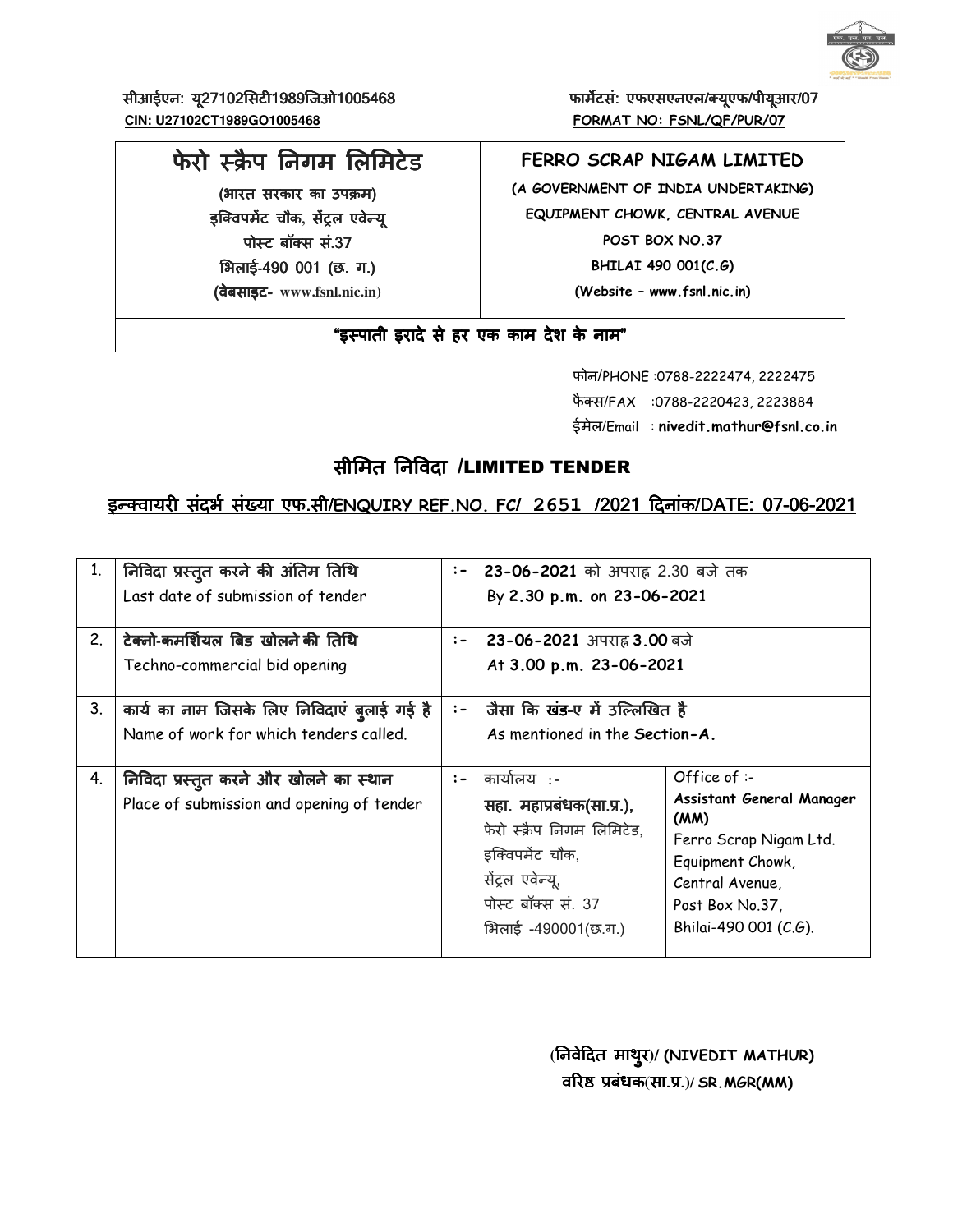

# फेरो स्क्रैप निगम लिमिटेड

(भारत सरकार का उपक्रम) इक्विपमेंट चौक, सेंट्रल एवेन्यू पोस्ट बॉक्स सं.37 भिलाई-490 001 (छ. ग.) (वेबसाइट (वेबसाइट वेबसाइट - **www.fsnl.nic.in)**

# **FERRO SCRAP NIGAM LIMITED**

**(A GOVERNMENT OF INDIA UNDERTAKING) EQUIPMENT CHOWK, CENTRAL AVENUE POST BOX NO.37 BHILAI 490 001(C.G) (Website – www.fsnl.nic.in)** 

# )नDवदाकताEओं को )नदश:/**INSTRUCTIONS TO THE TENDERER:**

निविदा प्रस्तुत करने से पहले निविदाकार को निम्नलिखित निर्देशों को ध्यान से पढ़ना चाहिए।

Tenderer should read the following instructions carefully before submitting tender.

1. **निविदा में निम्नान्**सार 3 खंड शामिल हैं :-

The tender comprises of 3 sections as stated below :-

# खंड "ए" तकनीकी विनिर्देश और आपूर्ति/कार्य का दायरा दिखाने वाला तकनीकी हिस्सा है।

**SECTION "A"** is the technical part showing technical specification and scope of supply/work.

# खंड "बी" निविदा के नियम और शर्तें वाणिज्यिक भागमें दर्शाया गया है।

**SECTION "B"** is the commercial part showing terms &conditions of the tender.

## खंड "सी" मूल्य-बिड जमा करने के लिए प्रारूप दिखा रहा है।

**SECTION "C "**is the price part showing the format for submission of price-bid.

# 2. निविदाकर्ता को उपरोक्त उल्लिखित सभी 3 अनुभागों को पूरा करने वाला निविदा प्रस्तुत करना होगा।

Tenderer must submit complete tender containing all the 3 Sections mentioned above.

3. खंड "ए" के अनूसार सभी तकनीकी विवरणों की पृष्टि और स्वीकृति, निविदा के खंड<sup>.</sup>ए" में स्पष्ट रूप से उल्लिखित होना चाGहए।

Confirmation and acceptance of all the technical details as per Section-A must be clearly mentioned in **Section-A** of the tender.

4. खंड<sup>,</sup> बी'' के अन्**सार सभी वाणिज्यिक नियमों और शतों की प्**ष्टि और स्वीकृति, निविदा की खंड "बी'' में दी जानी चाGहए।

Confirmation and acceptance of all the commercial terms & conditions as per Section-B must be given in **Section-B** of the tender.

5. खंड"ए" और "बी" के प्रत्येक पृष्ठ पर निविदाकर्ता के अधिकृत हस्ताक्षरकर्ता द्वारा हस्ताक्षरित होना चाहिए और नाम तथा पदनाम के साथ इस निविदा के तकनीकी और वाणिज्यिक भागों की स्वीकृति का टोकन के रूप में सील मुहर के साथ उल्लेख Uकया जाना चाGहए।

Each page of **Sections-A & B** should be signed by authorised signatory of the tenderer and name and designation should be mentioned along with rubber stamp/seal of the tenderer as a token of acceptance of the technical and commercial parts of this tender.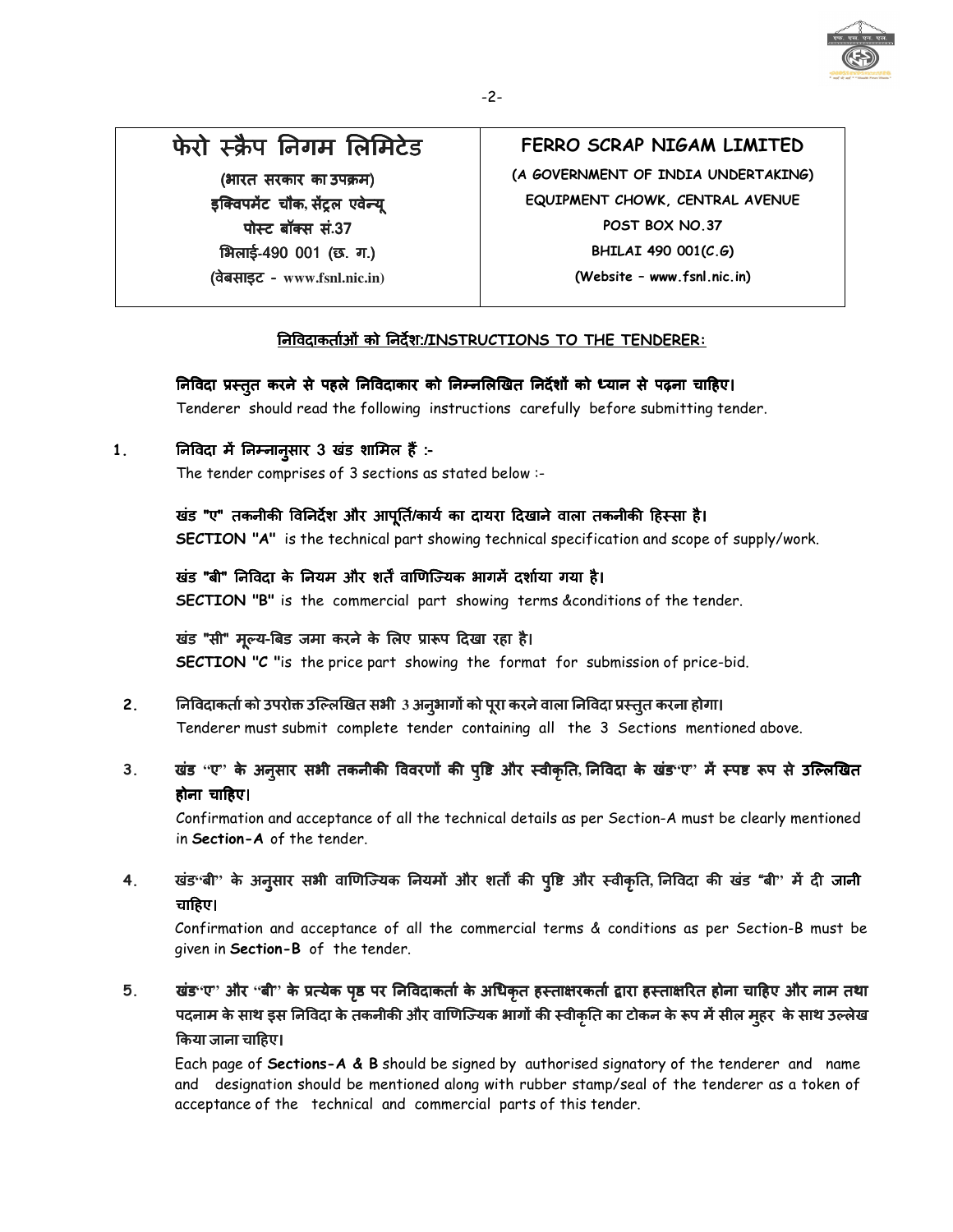

6. ) निविदा के खंड ''ए'' और खंड ''बी'' को सील बंद कवर/लिफाफे में एक साथ प्रस्तुत किया जाना चाहिए, लिफाफे के ऊपर <u>"भाग -1: टेक्नो-कामर्शियल बिड" लिखा</u> जाना चाहिए। इस लिफाफे पर इन्क्वारी क्रमांक,खोलने का दिनांक और नियत दिनांक का भी उल्लेख किया जाना चाहिए।

**Section-A & Section-B** of the tender are to be submitted together in a sealed cover/envelope which should be superscribed as "**PART-I : TECHNO-COMMERCIAL BID".** The Enquiry No., Date and Due Date of opening should also be mentioned on this envelope.

7. <u>कीमतें/दरें भाग-1 में नहीं दिखनी चाहिए :-</u> प्रत्येक कार्य के लिए मूल्य/दर खंड"स" में दिखाया जाना चाहिए और एक अलग महर बंद कवर में डाल दिया जाना चाहिए जिसे " भाग-2: मुल्य बोली" के रूप लिफाफे के ऊपर लिखा जाना चाहिए। इस लिफाफे पर इन्क्वारी संख्या और तारीख का भी उल्लेख होना चाहिए। खंड"स"के प्रत्येक पृष्ठ को )निविदाकर्ता के अधिकृत हस्ताक्षरकर्ता द्वारा हस्ताक्षरित किया जाना चाहिए और नाम और पदनाम तथा सील मुहर के साथ उल्लेख किया जाना चाहिए।

**Prices/Rates should not be shown in Part-I :-** Price/Rate for the each job should be shown in **Section-C** and put in a separate sealed cover which should be superscribed as "**PART-II : PRICE BID".** The enquiry No. and date should also be mentioned on this envelope. Each page of **Section-C** should be signed by authorised signatory of the tenderer and name and designation should be mentioned along with rubber stamp/seal of the tenderer.

8. उपर्यूक्त सभी मुहर बंद कवर को एक साथ रखा जाना चाहिए और एक बड़े लिफाफे में सील मुहर बंद कर दिया जाना चाहिए, जिस पर संबंधित निविदा इन्क्वारी संदर्भ संख्या तथा नियत दिनांक का उल्लेख किया जाना चाहिए और नीचे दिए गए पते पर अधोहस्ताक्षरकर्ता के कार्यालय को भेजा जाना चाहिए: -

फेरो स्क्रैप निगम लिमिटेड इक्विपमेंट चौक, सेंट्रल एवेन्य् पो&टबॉ!स सं बॉ!स सं**.**37 भिलाई 490 001 (छ.ग.)

All the above mentioned sealed covers should be put together and sealed in one bigger envelope on which the relevant tender Enquiry Ref. No. and Due date should be superscribed and sent to the office of the undersigned at the address given below:-

 Ferro Scrap Nigam Limited Equipment Chowk, Central Avenue, Post Box No.37, Bhilai - 490 001.

9. मुल्यनिविदाएँ (भाग-2) उन निविदाकर्ताओं का भाग-2, जो कि तकनीकी और व्यावसायिक रूप से स्वीकार्य हैं, खोले जाएंगे, जिसे व्यक्तिगत निविदाकर्ता को अग्रिम में खोलने कि तारीख के साथ सृचित किया जाएगा। उन निविदाकर्ताओं की कीमत बोली जो तकनीकी / व्यावसायिक रूप से स्वीकार्य नहीं हैं, को निविदाकर्ता या उनके अधिकृत प्रतिनिधि को मुहरबंद और बिना खोले सौंप दिया जाएगा ।

The **Price-Bids i.e. Part-II** of those tenderers which are technically and commercially acceptable only shall be opened on the date, which shall be intimated in advance to the individual tenderer. The price-bid of those tenderers which are not technically/commercially acceptable shall be handed over to the tenderer or their authorised representative in sealed and unopened condition.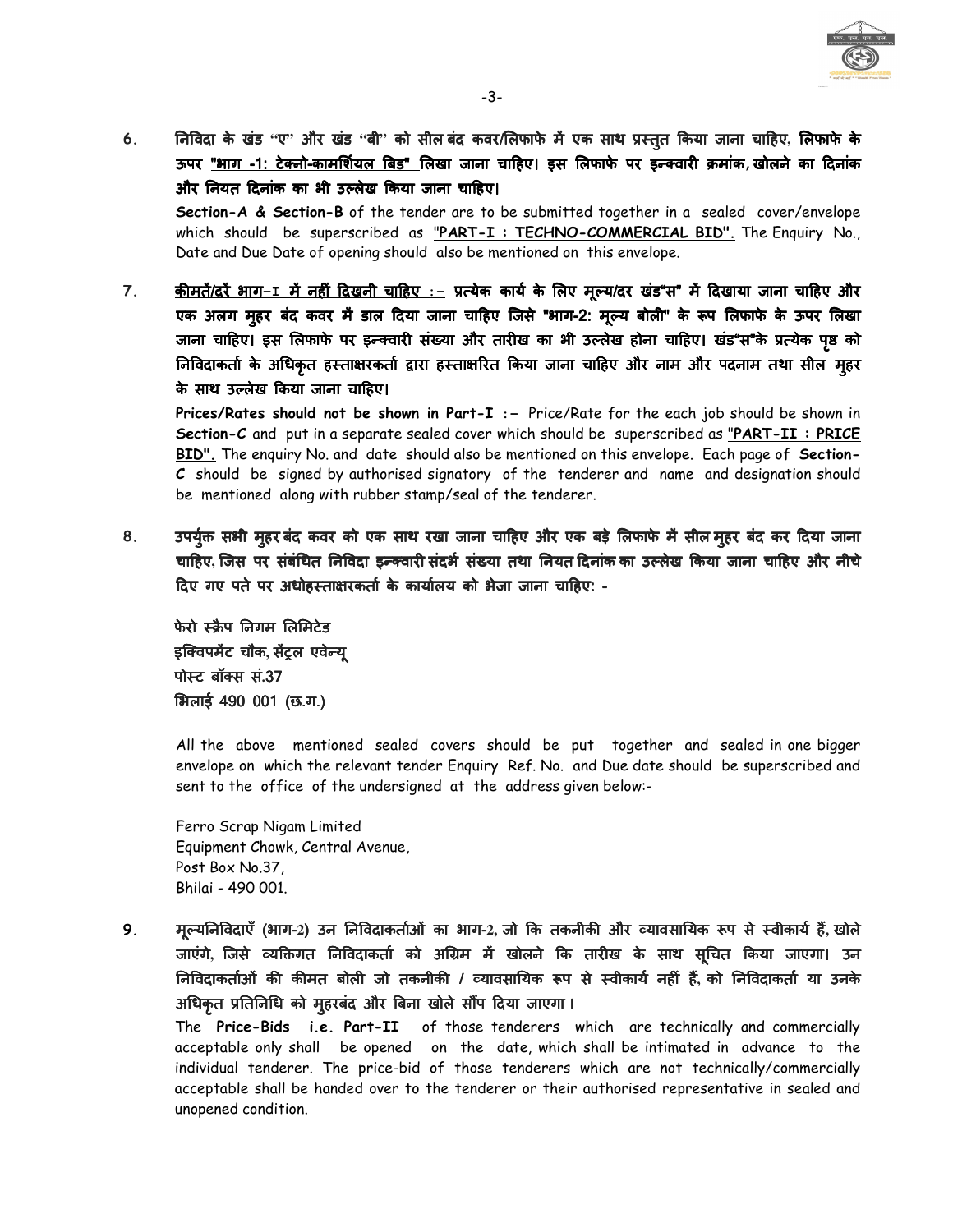

- 10. यदि चाहें तो निविदाकर्ता, इस निविदा खोलने के समय भाग लेने के लिए प्राधिकृत पत्र के साथ अपने अधिकृत प्रतिनिधि को नियुक्त कर सकते हैं। Tenderers if so desired, may depute their authorised representative with letter of authority to attend this tender opening.
- 11. निविदा जो क्रम संख्या (2) से (9) के अनुसार जमा नहीं किया गया है उसे निरस्त कर दिया जाएगा। Tenders not submitted as stipulated at point nos. (2) to (9) above shall be rejected.
- 12. इस निविदा के खंड ''ए'', ''बी'' और ''सी'' में किसी भी शर्तों का अनुपालन नहीं करने से भी निविदा रद्द हो सकती है। Non-compliance of any of the stipulations in **Section A, B & C** of this tender enquiry also may cause rejection of the tender.
- Note:- Interested vendors for the item/job mentioned in this tender can apply for vendor registration by submitting vendor enlistment form available in our website www.fsnl.co.in for future participation in tenders after enlistment. Vendors who are already enlisted with FSNL can only participate in this tender.

 **(**)नवेGदत )नवेGदतमाथरु**)/ (NIVEDIT MATHUR)** व[र\ Lबंधक Lबंधक**(**सा.L.**)/ SR.MGR(MM)**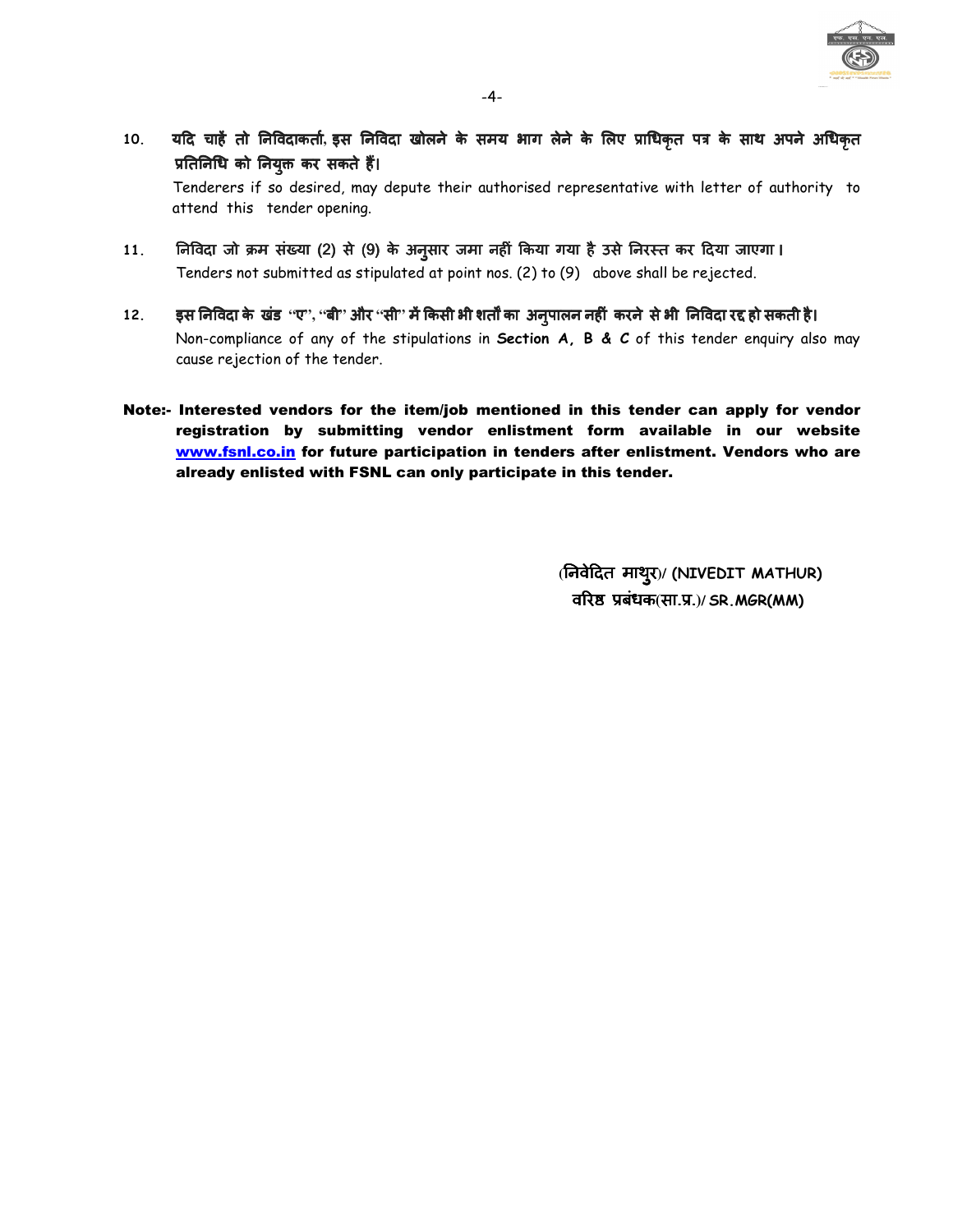

## **SECTION-A**

Scope of work :- For Repairing and improvement of Garden fencing and Garden at the outside area at Corporate Office Bhilai.

| $S/n$ .        | Description                                                                                                                                                                                | M/u          | Quantity                  |
|----------------|--------------------------------------------------------------------------------------------------------------------------------------------------------------------------------------------|--------------|---------------------------|
| $\mathfrak{1}$ | Soil Excavation for boundary wall fence as per<br>drawing.                                                                                                                                 | Cft          | 2010                      |
| $\mathfrak{D}$ | Supply & laying column, beam with RCC M15 mix, 20<br>downgraded stone including required<br>steel<br>mm<br>material, centering and shuttering, binding wire, curing<br>etc complete.       | Cft          | 285                       |
| 3              | Supply & laying first class Red brick masonry 9" thick<br>with 1:6 mix cement mortar to match with existing<br>profile & look including fixing of existing grills, curing<br>etc complete. | Cft          | 352                       |
| $\overline{4}$ | Supply & providing 15 mm thick plaster with cement<br>mortar 1:6 to match with existing boundary profile $\&$<br>look including curing etc complete.                                       | Cft          | 60                        |
| 5              | Supply & laying stone wall for repairing the main drain<br>of appox. Length 50 feet and stone /bolder pitching<br>with 1:6 mix cement pointing as mentioned in drawing.                    | Cft          | 1255                      |
| 6              | Supply, filling & leveling of plantation soil to match with<br>the existing garden area level.                                                                                             | Cft          | 1420                      |
| $\overline{7}$ | of existing handrails<br>Dismantling<br>and<br>supply,<br>Fabrication & installation of all steel structures as per<br>the drawing.                                                        | Kg.          | 2065                      |
| 8              | Supply and providing P.C.C. 1:3:6 (1 cement : 3 sand :<br>6 graded stone) for foundation and plinth including<br>ramming, watering etc. complete.                                          | Cft          | 237                       |
| 9              | & painting of structural material<br>Supply<br>and<br>brick,/RCC wall with one coat of primer and 2 coats of<br>final paint (finish coat to be chosen as per the<br>instruction of FSNL)   | Lump<br>Sump | $\boldsymbol{\mathit{1}}$ |
| 10             | Supply and fixing of water pipe line approx. length 10<br>Mtrs. for sprinkler along with isolation valve & tap near<br>fence area.                                                         | Lump<br>Sump | $\mathfrak{1}$            |
| 11             | Lamp post with light and required electrical fixtures &<br>cable connection with the existing junction box indeed<br>the boundary wall.                                                    | Nos.         | 6                         |
| 12             | Supply & plantation of green grass and plantation<br>inside the fenced area with fertilizer other required<br>material.                                                                    | Lump<br>Sump | 1                         |

| Date: | Signature               |  |
|-------|-------------------------|--|
|       | Name (in block letter)  |  |
|       | Designation :           |  |
|       | Rubber Stamp of the Co. |  |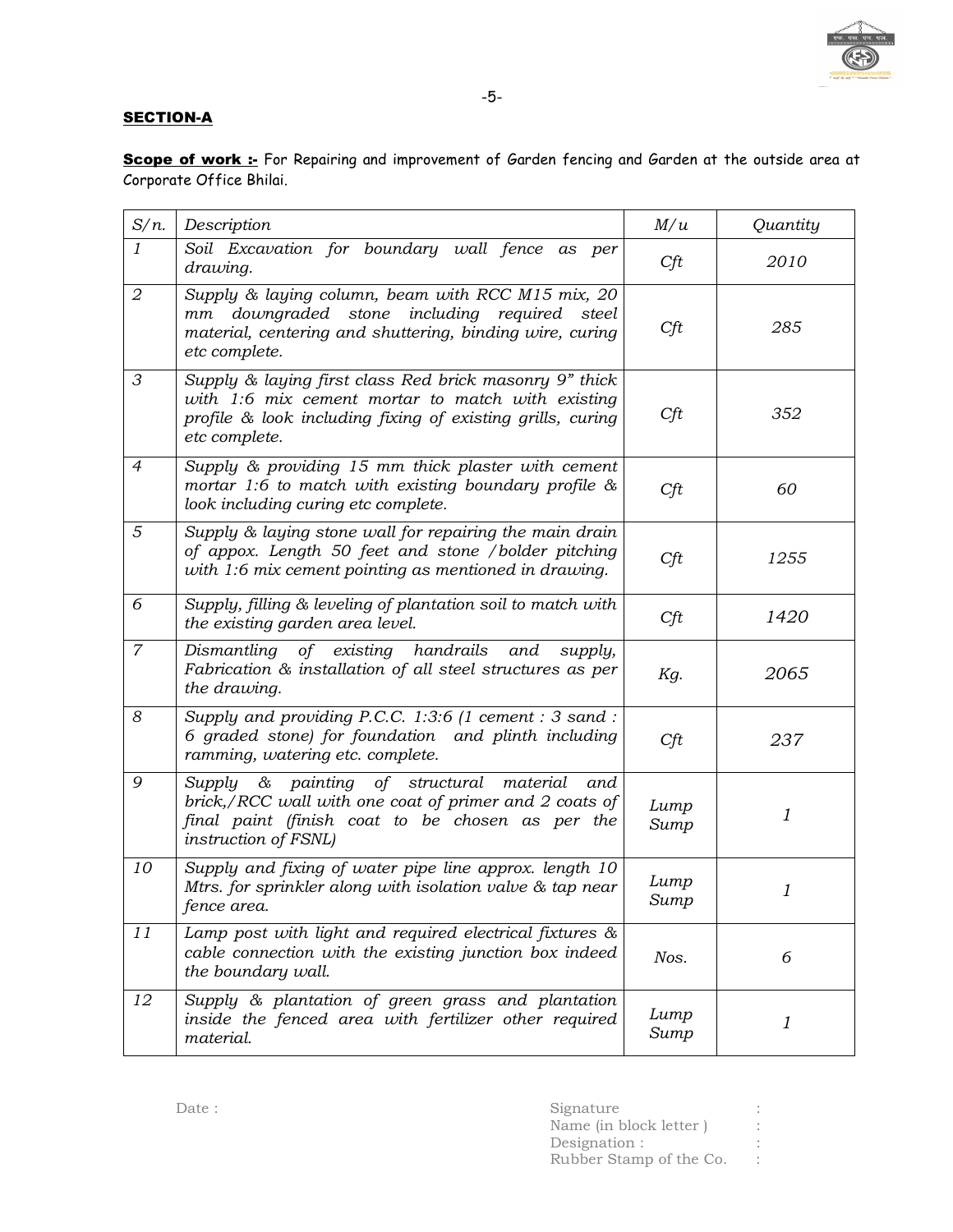

#### General Notes :-

- 1. All materials required for above works are to be supplied by successful bidder.
- 2. The successful bidder has to arrange all tools, tackles, safety appliances etc for carrying out above job. The electricity & water shall be provided by FSNL at nearest point at site. The successful bidder has to make his own arrangement to draw electricity/ water from this point. Therefore tenderer should visit site and study availability of nearest water & electricity point.
- 3. The job description and scope of work is mentioned briefly in tender however the scope would automatically include all the related minor activities required for completion of above works as per our drawings whether specifically mentioned in tender or not.
- 4. The successful bidder has to carryout the job to the satisfaction of FSNL.
- 5. Custody of material issued by FSNL and/or successful bidder's material at site till the date of handing over the above job/project shall be responsibility of the successful bidder.
- 6. The successful bidder shall be responsible for executing the work to ensure completeness of repairing work. If any rectification work limiting to 5% of executed quantity, is felt necessary during the course of execution, the successful bidder has to carry out the same.
- 7. The quantities mentioned in scope are tentative therefore procurement of raw material shall be done by contractor as per drawing/ requirement at site only. No payment shall be done for the excess raw material procured on the basis of quantity mentioned in tender for each element.
- 8. Successful bidder has to maintain and submit measurement book for the job carried out with proper dimensions and quantity involved with due certification of executive of FSNL for payment purpose.
- 9. The Branded materials & Cement of ISI mark shall be used for all the works.
- 10. The aesthetic part of fence, lamp post & Required painting job should be done up to satisfaction of FSNL. Color to be chosen as per the instructions of FSNL.
- 11. L1 shall be evaluated on totality basis.
- 12. The payment shall be done on the basis of actual quantity executed based on drawings & documents provided by FSNL. However in case variation in quantity of any element given above exceeds 5%, the successful bidder must obtain prior approval before executing any further job failing which, payment shall not be made for extra quantities.
- 13. Please refer to the terms & conditions in the **Section-B** enclosed herewith and confirm each point in your quotation.
- 14. Bidders may visit our Corporate Office between **9 AM** to **5 PM** on working days (except **2nd** & **4th**  Saturdays and Sundays) for any clarification before submitting the offers.
- 15. Each page should be signed by authorised signatory of the tenderer and name & designation should be mentioned along with rubber stamp/seal of the tenderer as a token of acceptance.

Date : Signature : Signature : Signature : Signature : Signature : Signature : Signature : Signature : Signature : Signature : Signature : Signature : Signature : Signature : Signature : Signature : Signature : Signature : Name (in block letter ) : Designation : Rubber Stamp of the Co. :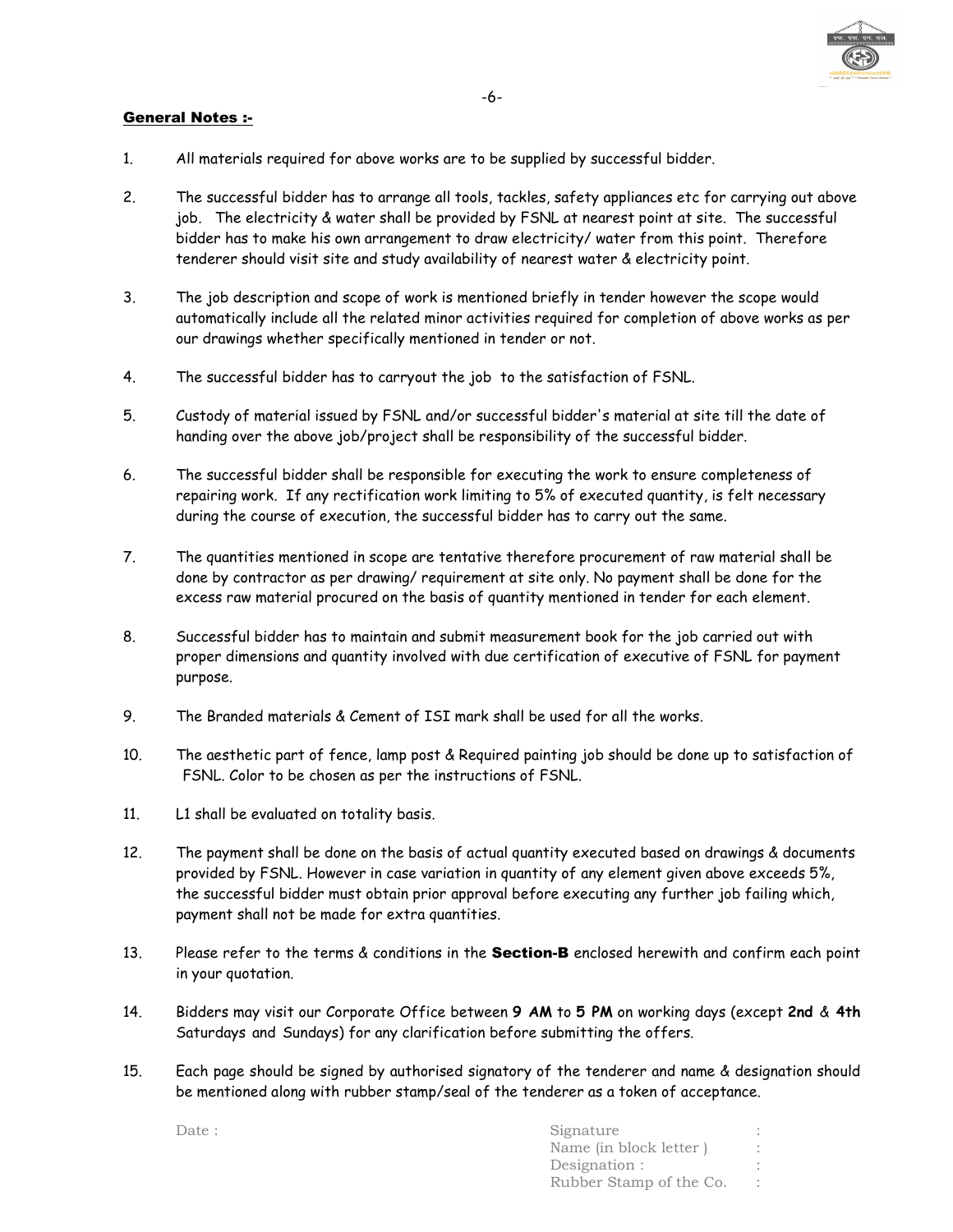#### SECTION-B

#### -7-

#### TERMS & CONDITIONS

- 1. **Firm price/Escalation :-** The price quoted should remain firm through complete execution of the order.
- 2. **Rates :-** The rates quoted by the tenderer should remain firm till completion of the work order. Offer with rate escalation clause will be summarily rejected.
- 3. **Validity :-** The quotation should be valid for a period of **120 days** from the date of opening of the techno-commercial bids.
- 4. **GST :-** Tenderers are requested to provide GST details as per Annexure-I & II & also mention the percentage of GST applicable separately & the rate should be quoted exclusive of GST.
- 5. **GST Registration :-** Tenderers shall ensure that their GST registration and GST No. is valid and active at the time of opening of the tender.

"If in case the GST status is found invalid & not active, their offer is liable for rejection".

- 6. **Preference to "Make in India" :-** Preference to Make in India will be given as per Annexure-III. Tenderers have to submit signed and stamped Annexure-III.
- 7. **Minimum wages :-** The successful tenderer shall pay minimum wages, other benefits to the labour/labourers engaged by them and also other welfare amenities, if any, as applicable or any future increase as modified by **C.G. Govt.** time to time. Hence, the rate(s) quoted shall be inclusive of the implication involved due to all such payments and no extra payment shall be made to the successful tenderer in this account.
- 8. **Identification of workers :-** Tenderers have to ensure the verification of identity, characters and antecedents of contract workers engaged by them through police verification and are required to submit the police verification report of the workers before engaging them on the job at our site.
- 9. **Commencement of Job :-** Job should be commenced **within 3 (three) days** from the date of receipt of site clearance from our P&A Deptt. after placement of LOI/Work Order.
- 10. **Mobilisation advance :-** No mobilisation advance shall be payable by FSNL.
- 11. **Job completion :-** Entire job shall be completed **within 45 days** from the date of receipt of site clearance from our P&A Deptt. after placement of LOI/Work Order.
- 12. **Payment terms :-** 100% payment shall be made within **30 days** from the date of submission of your bill along with certificate from our **P&A Deptt.** towards the actual quantity of work done and that the job has been completed satisfactorily and guarantee certificate is to be enclosed with bill.

| Date: | Signature               |  |
|-------|-------------------------|--|
|       | Name (in block letter)  |  |
|       | Designation :           |  |
|       | Rubber Stamp of the Co. |  |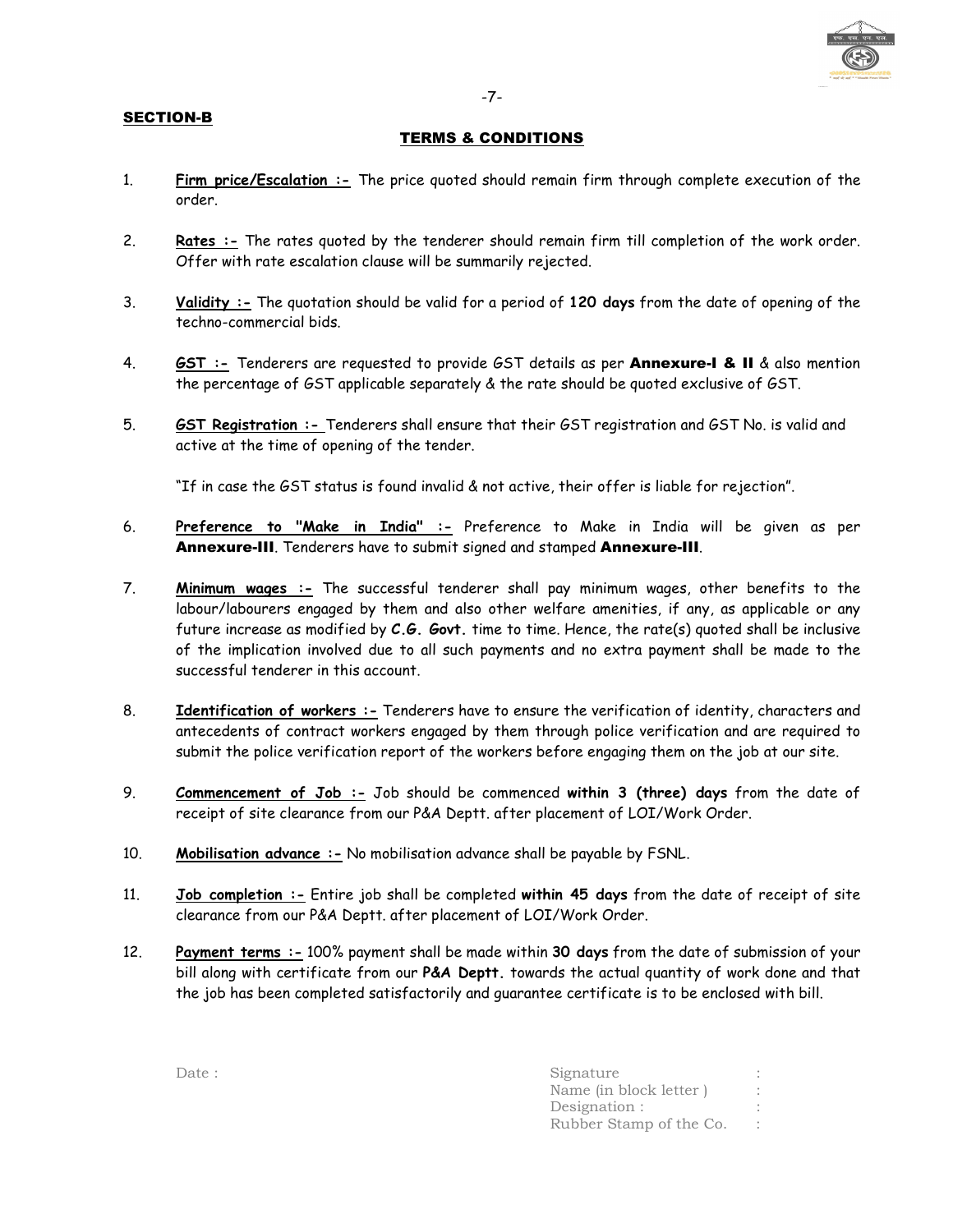

13. **Supply of material/Bills :-** The place of supply of material/services and place of submission of bill should be one and same i.e. Billed to & shipped to should be one and same. Tenderer should submit GST return mentioning the GST number of the State where the material has been supplied or services has been provided.

"**The party has to submit GST Compliance Invoice & in case Liquidated damage is applicable, then GST on Liquidated damage will also be recovered from the party**".

- 14. **Banker's Details :-** Tenderers are requested to state **Banker's Name**, **Branch**, **Account No**., **PAN No.** and **IFS Code** for remittance of **payment though NEFT/RTGS**.
- 15. **Guarantee :-** The complete job should be fully guaranteed for a period of **12 months** from the date of satisfactory completion of the work against any defect in material and/or workmanship. Repairs/replacements required, if any, during the guarantee period shall be done by the successful tenderer free of cost. Transportation charges towards transportation of materials for such repairs/replacements shall also be borne by the successful tenderer.
- 16. **Liquidated damages :-** Penalty @ 1/2% per week of the value of work order shall be charged for delay in completion of the work beyond the scheduled job completion period which will be stipulated in the work order subject to a maximum of 5% of the value of the work order. Proportionate penalty for delay for part of a week shall also be charged. The penalty falling due shall be recoverable from your bill(s).

However, L.D. is exempted on account of force majeure conditions i.e. Lockout, Strike, Transporter's strike, Riot, Civil War, Restrictions imposed by Govt. and acts of God like Flood, Earthquake, fire etc. which are beyond the tenderer's control.

- 17. **Risk Purchase :-** In the event, the successful tenderer fails to execute the work order, FSNL reserves the right to get the same executed through some other source and the extra cost thereof including the duties and taxes shall be recoverable from the successful tenderer. Your offer shall be rejected if this Risk Purchase clause is not accepted.
- 18. **Statutory obligations :-** Successful tenderer shall be entirely responsible for observance of all Central & State Govt.'s statutory obligations relating to payment of wages, minimum wages, provident fund, workmen compensation for accident and IOW, medical aid, bonus, insurance & leave as applicable in respect of their workers engaged by him in this job.
- 19. **Subletting :-** The tenderer shall not without prior approval of FSNL in writing assign to any other party/parties, the whole/part of the work. Even where such approval is granted by FSNL, tenderer shall not be relieved of his obligations/responsibility.
- 20. **Disputes :-** Should any dispute as regards quality, quantity, specification, interpretations of the work order terms or methodology for execution of work arise, the decision of FSNL will be final and binding upon the tenderer.
- 21. **Removal of doubts :-** In respect of any matter concerning the working under the work order, not specifically provided on the work order, the decision of the competent authority of FSNL shall be conclusive and binding on the tenderer.

Date : Signature : Signature : Signature : Signature : Signature : Signature : Signature : Signature : Signature : Signature : Signature : Signature : Signature : Signature : Signature : Signature : Signature : Signature : Name (in block letter ) : Designation : Rubber Stamp of the Co. :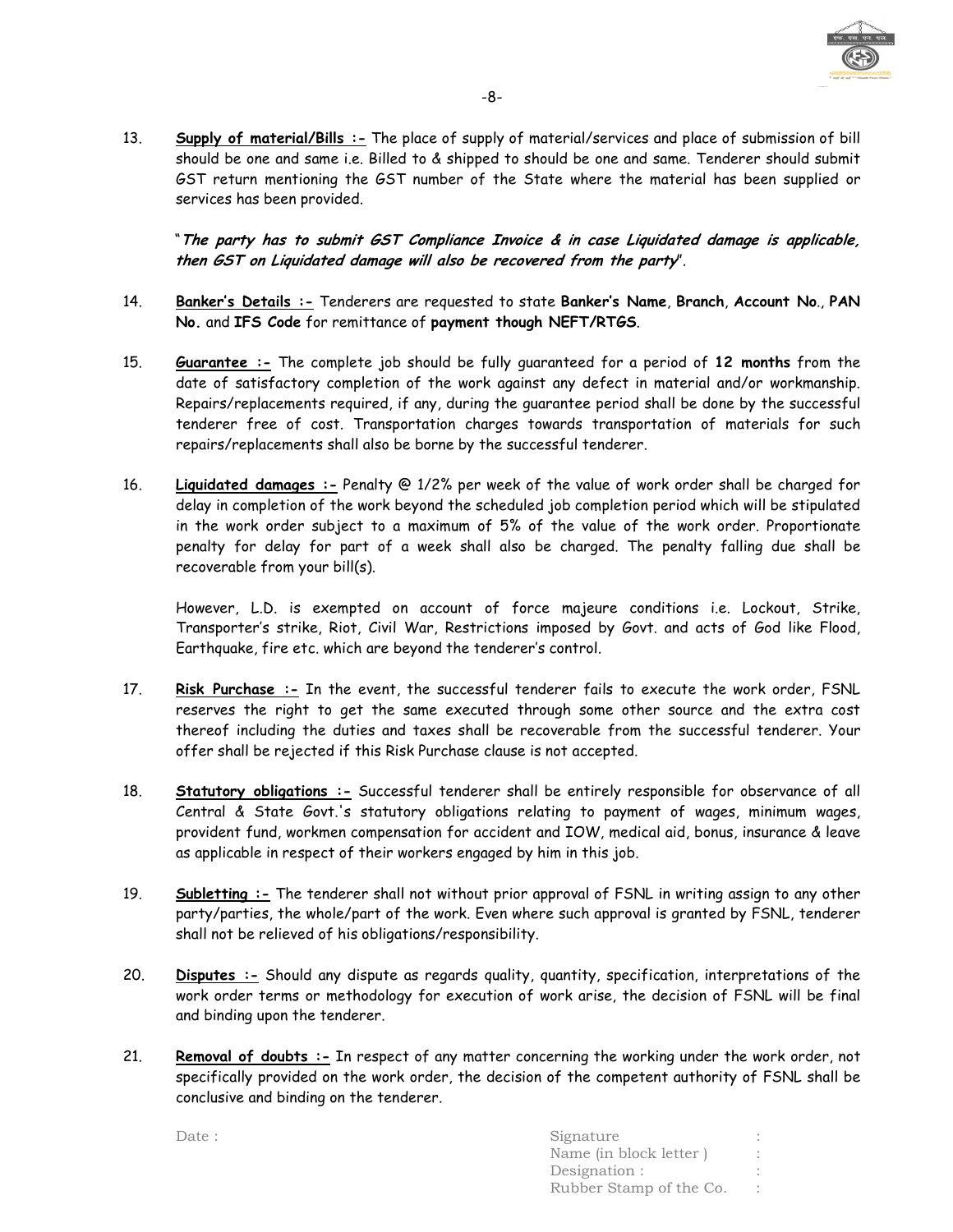

- 23. **Tender acceptance :-** FSNL does not bind itself to accept the lowest in our of the tender and reserves the right to reject any or all the tender, reduce or increase the quantities without assigning any reasons whatsoever.
- 24. **Custody of materials :-** Tenderer shall be entirely responsible for the safe custody of your material(s) at the sites.
- 25. **Environment, health and safety of the organization :-** The job as stipulated in this enquiry should not adversely affect the environment, health and safety of the organization.
- 26. **MSME :-** Tenderer(s) falling under MSME category and having valid registration certificate with NSIC, are required to submit registration certificate to enable us to consider under MSME, so that applicable benefits/facilities shall be provided as per procurement policy of Government of India.

 "**All MSEs will have to make declaration of Udyog Adhar Memorandum (UAM) number on Central Public Procurement Portal (CPPP), failing which such bidders will not be able to enjoy the benefits as per Public Procurement Policy for MSEs order, 2012 for tenders invited electronically through CPPP**".

27. **Blacklisting :-** The tenderer hereby declares that they have never been blacklisted and/or there were no debarring action against them by any Govt. organization/ CPSE/ Court. Further vendors who are found blacklisted at any later stage their bid/offer shall be liable for cancellation.

Also those vendors who cannot execute the job/supply as per the order, FSNL in its sole discretion reserves the right to cancel the order and blacklist the firm without any notice.

- 28. **Contract Agreement :-** The successful bidder shall be required to execute a formal agreement with FSNL for the value of work orders for **₹** 10.00 Lakhs and above, within 15 days from the date of issue of Letter of Intent/Work Order in the prescribed proforma of FSNL on a non-judicial stamp paper of value of **₹** 100/- purchased from the respective State from where the order is placed in the name of your organization.
- 29. **Jurisdiction :-** Disputes if any, arising out of this transaction are subject to provisions of competent court having jurisdiction over Durg.
- 30. **Regret letter :-** Please forward your regret letter in case you do not wish to quote.

## **All the above terms & conditions are acceptable to us.**

| Date : | Signature               |  |
|--------|-------------------------|--|
|        | Name (in block letter)  |  |
|        | Designation :           |  |
|        | Rubber Stamp of the Co. |  |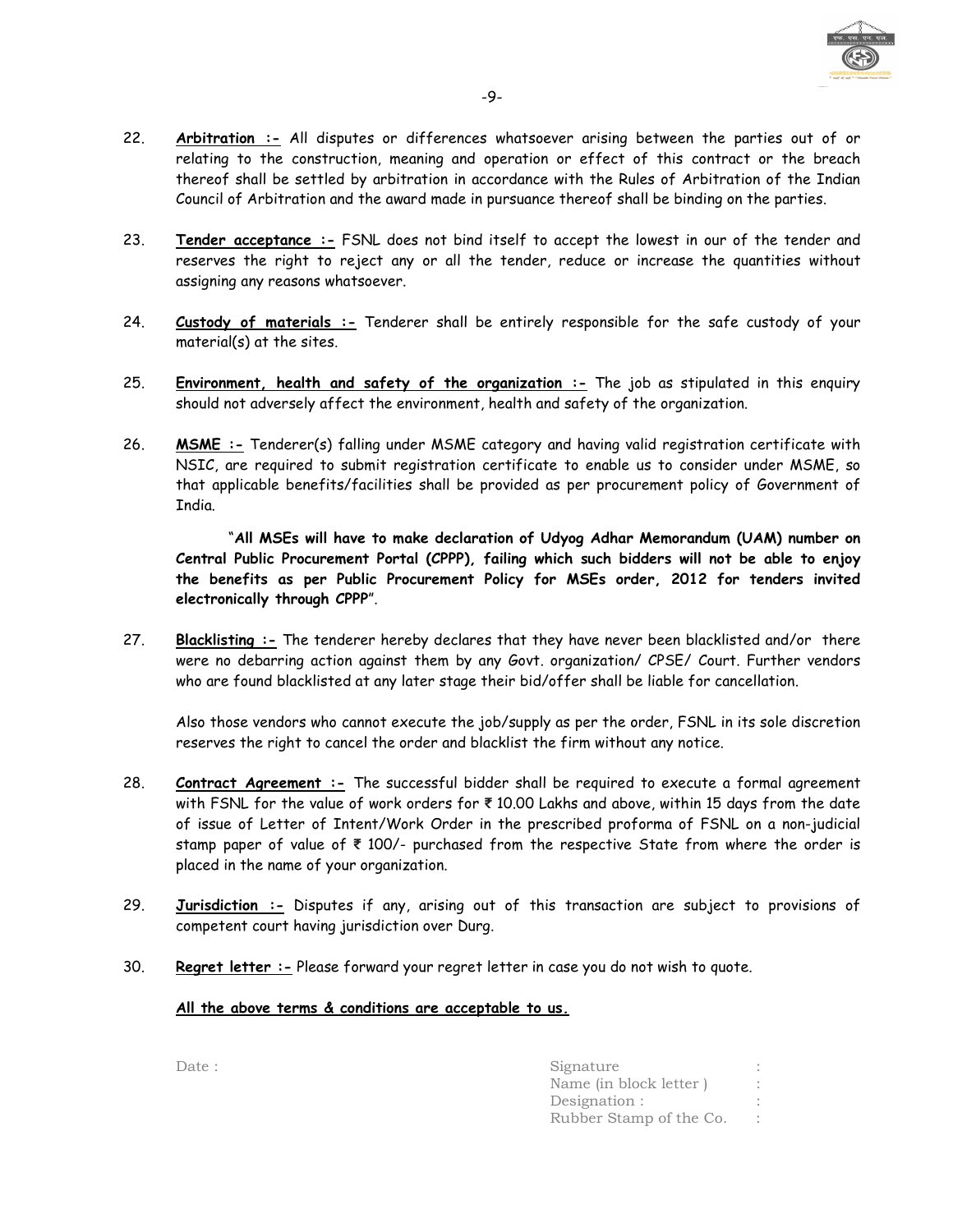

## ANNEXURE-I

**Please indicate the @ ……….% of GST applicable and provide copy of GST Registration Certificate. Tenderers are requested to provide following information for GST Compliance :-**

|             | Name of<br>Authorised<br>Person under<br>GST with<br>Mobile No. &<br>Email ID. | Place of Business                        |                                           | GST Regn<br>No. | Whether<br>under<br>Composition<br>Scheme |    | <b>HSN</b><br>Code |
|-------------|--------------------------------------------------------------------------------|------------------------------------------|-------------------------------------------|-----------------|-------------------------------------------|----|--------------------|
| Vendor Name |                                                                                | Principal<br>Place of<br><b>Business</b> | Additional<br>Place of<br><b>Business</b> | (GSTIN)         | Yes                                       | No | No.                |
|             |                                                                                |                                          |                                           |                 |                                           |    |                    |
|             |                                                                                |                                          |                                           |                 |                                           |    |                    |
|             |                                                                                |                                          |                                           |                 |                                           |    |                    |
|             |                                                                                |                                          |                                           |                 |                                           |    |                    |
|             |                                                                                |                                          |                                           |                 |                                           |    |                    |
|             |                                                                                |                                          |                                           |                 |                                           |    |                    |
|             |                                                                                |                                          |                                           |                 |                                           |    |                    |
|             |                                                                                |                                          |                                           |                 |                                           |    |                    |

| Date : | Signature               |  |
|--------|-------------------------|--|
|        | Name (in block letter)  |  |
|        | Designation :           |  |
|        | Rubber Stamp of the Co. |  |
|        |                         |  |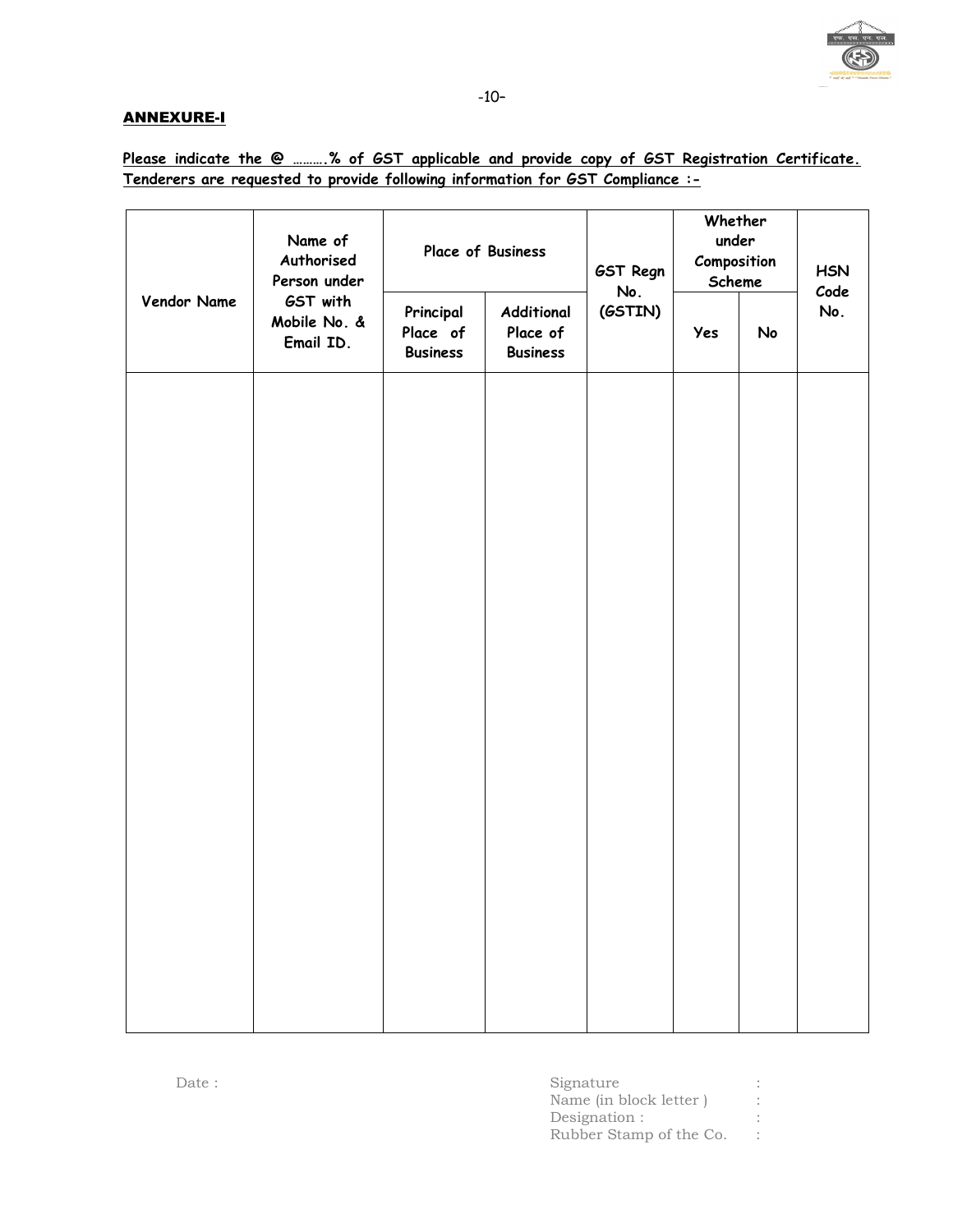

#### ANNEXURE-II

# **Following undertaking is to be provided by Contractor/ vendor's at the time of submission of quotation :-**

- 1. (a) We agree to do all things not limited to providing GST invoices or other documentation as per GST law relating to the above supply, payment of taxes, timely filling of valid statutory returns for tax period on the Goods and Service tax portal etc. that may be necessary to match the invoice on GST common portal and enable FSNL to claim input tax credit in relation to any GST payable under this Agreement or in respect of any supply/ service under this agreement.
	- (b) In case the Input Tax Credit of GST is denied or demand is recovered from FSNL on account of any non- compliance by the vendor/supplier/contractor, including non-payment of GST charged and recovered, the contractor shall indemnify FSNL in respect of all claims of tax, penalty and/or interest, loss, damages, costs, expenses and liability that may arise due to such non-compliance.
	- (c) Contractor/Vendor shall maintain high GST compliance rating track record at any given point of time.
	- (d) The Contractor/ Vendor shall avail the most beneficial notification, abatements, exemptions etc., if any, as applicable for the supplies/services under the Goods and Service Tax.
- 2. Any invoice issued in favour of FSNL shall contain the following particulars:
	- a. Name, address and GSTIN of the supplier;
	- b. Serial number of the invoice;
	- c. Date of issue;
	- d. Name, address and GSTIN of the recipient (FSNL Unit/C.O)
	- e. Name and address of the recipient and the address of the delivery, along with the State and its code,"
	- f. HSN code of goods or Accounting Code of services;
	- g. Description of goods or services;
	- h. Quantity in case of goods and unit or Unique Quantity Code thereof;
	- i. Total value of supply of goods or services or both;
	- j. Taxable value of supply of goods or services or both taking into discount or abatement if any;"
	- k. Rate of tax (Central Tax, State Tax, Integrated Tax (for inter-state supply), Union Territory Tax or cess);"
	- l. Amount of tax charged in respect of taxable goods or services (Central Tax, State Tax, Integrated Tax (for inter-state supply), Union Territory Tax or cess);"
	- m. Place of supply along with the name of State, in case of supply in the course of inter-state trade or commerce;"
	- n. Address of the billing where the same is different from the place of supply.
	- o. Signature or digital signature of the supplier or his authorised representative on Invoice.
- 3. GST invoice shall be prepared in triplicate, in case of supply of goods, in the following manner:
	- a. The original copy being marked as ORIGINAL FOR RECIPIENT;
	- b. The duplicate copy being marked as DUPLICATE FOR TRANSPORTER and
	- c. The triplicate copy being marked as TRIPLICATE FOR SUPPLIER.

| Date : | Signature               |  |
|--------|-------------------------|--|
|        | Name (in block letter)  |  |
|        | Designation :           |  |
|        | Rubber Stamp of the Co. |  |
|        |                         |  |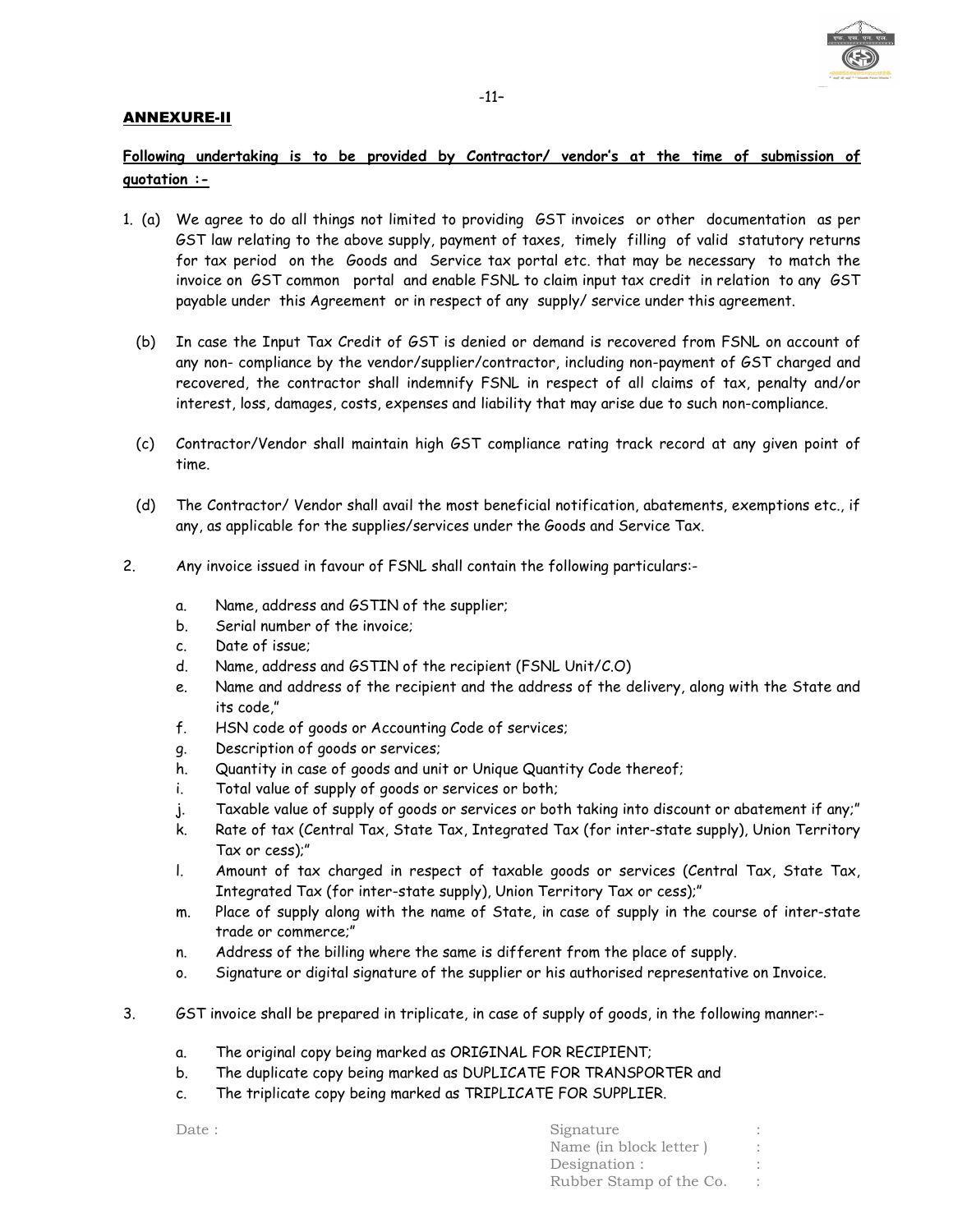

- 4. GST invoice shall be prepared in duplicate, in case of supply of services, in the following manner :
	- a. The original copy being marked as ORIGINAL FOR RECIPIENT; and
	- b. The duplicate copy being marked as DUPLICATE FOR SUPPLIER.
- 5. In case of any advance given against any supplies contract, the supplier of the goods shall issue Receipt Voucher containing the details as prescribed in the GST Acts 2017 read with GST Rules, 2017.
- 6. For the purpose of the above mentioned requirements, the contractor/vendor shall provide necessary documents as may be necessary and shall allow inspection of the same to concerned authorities.

**All the above terms & Conditions are acceptable to us.** 

Date : Signature : Signature : Signature : Signature : Signature : Signature : Signature : Signature : Signature : Signature : Signature : Signature : Signature : Signature : Signature : Signature : Signature : Signature : Name (in block letter ) : Designation :  $\qquad \qquad :$ Rubber Stamp of the Co. :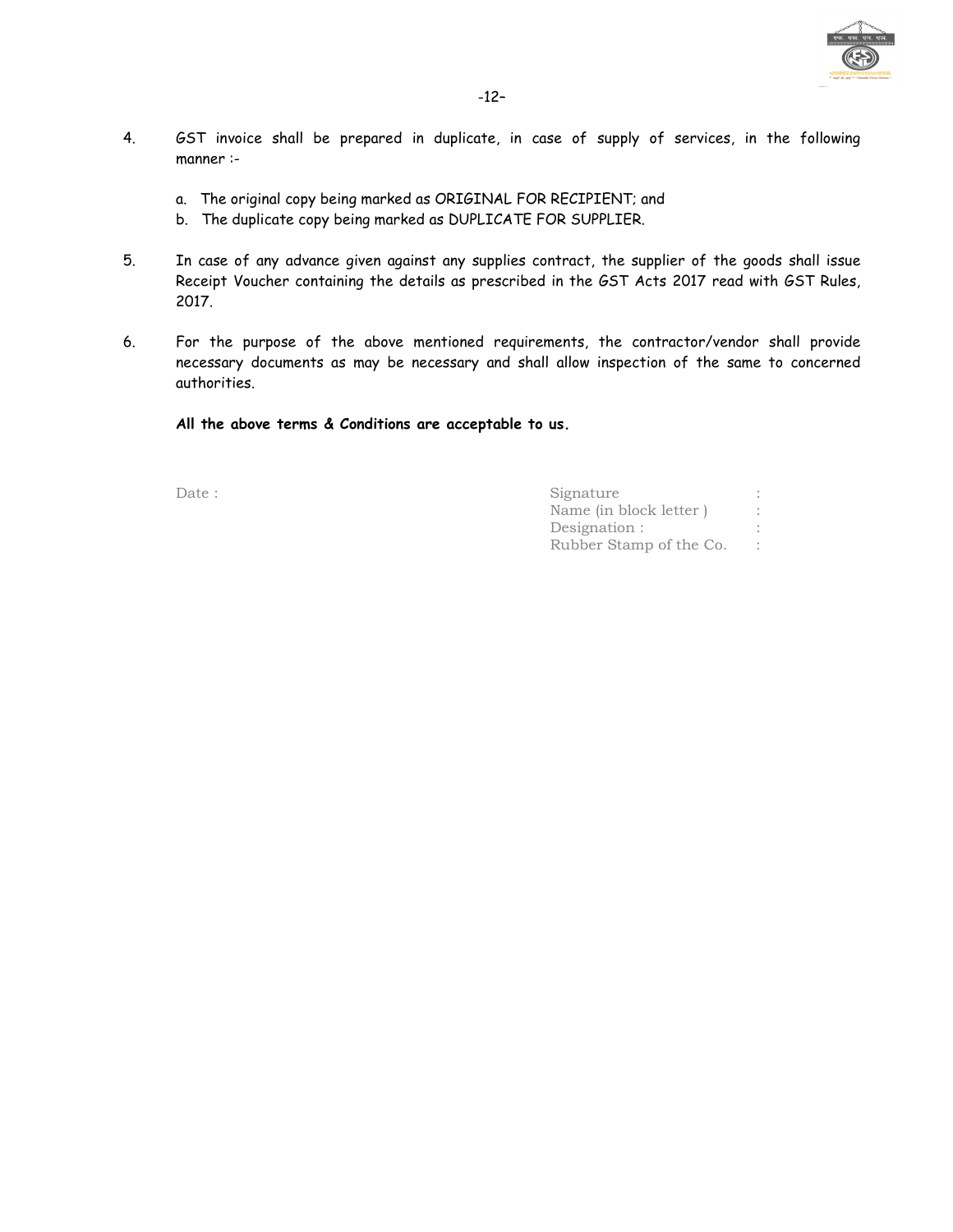

#### ANNEXURE –III

#### **PREFERENCE TO "MAKE IN INDIA"**

#### **1. Purchase preference shall be given to local suppliers in all procurement in the manner specified hereunder**: -

- (a) In procurement of goods where the estimated value of procurement is Rs. 50.00 lakhs or less, only the local suppliers shall be eligible. If the procurement of such goods is more than Rs. 50.00 lakhs, the provision as stipulated under shall be applicable as the case may be.
- (b) In procurement of goods which are divisible in number, following procedure shall be adopted:
	- (i). If the L1 bidder is from the local supplier, the contract for full quantity will be awarded to L1 bidder.
	- (ii). If L1 bidder is not from the local supplier, 50% of the order quantity shall be awarded to L1. Thereafter, the lowest bidder among the local supplier will be invited to match the L1 price for the remaining 50% quantity subject to the local supplier's quoted price falling within the margin of purchase preference of 20% & contract for that quantity shall be awarded to such local supplier subject to matching the L1 price. In case such lowest eligible local supplier fails to match the L1 price or accepts less than the offered quantity, the next higher local supplier within the margin of purchase preference shall be invited to match the L1 price for remaining quantity and so on, and contract shall be awarded accordingly. In case some quantity is still left uncovered on local suppliers, then such balance quantity may also be awarded to L1 bidders.
- (c) If the procurement of goods which are not divisible in number, such as procurement of services/repairs etc. following procedure shall be adopted: -
	- (i). If L1 is from the local supplier, the contract will be awarded to L1 bidder.
	- (ii). If L1 is not from a local supplier, the lowest bidder among the supplier will be invited to match the L1 price subject to local supplier's quoted price falling within the margin of purchase preference of 20% and the contract shall be awarded to such local supplier subject matching the L1 price.
	- (iii). In case such lowest eligible supplier fails to match the L1 price, the local supplier with the next higher bid within the margin of purchase preference of 20% shall be invited to match the L1 price and so on and contract shall be awarded accordingly. In case none of the local supplier within the margin of purchase preference matches the L1 price, then the contract may be awarded to the L1 bidder.

#### **2. VERIFICATION OF LOCAL CONTENT :-**

(i). The local supplier at the time of tender shall be required to provide self-certification that the item offered meets the minimum local content of 50% and shall give details of location(s) at which the local value addition is made.

Date : Signature : Signature : Signature : Signature : Signature : Signature : Signature : Signature : Signature : Signature : Signature : Signature : Signature : Signature : Signature : Signature : Signature : Signature : Name (in block letter ) : Designation : Rubber Stamp of the Co. :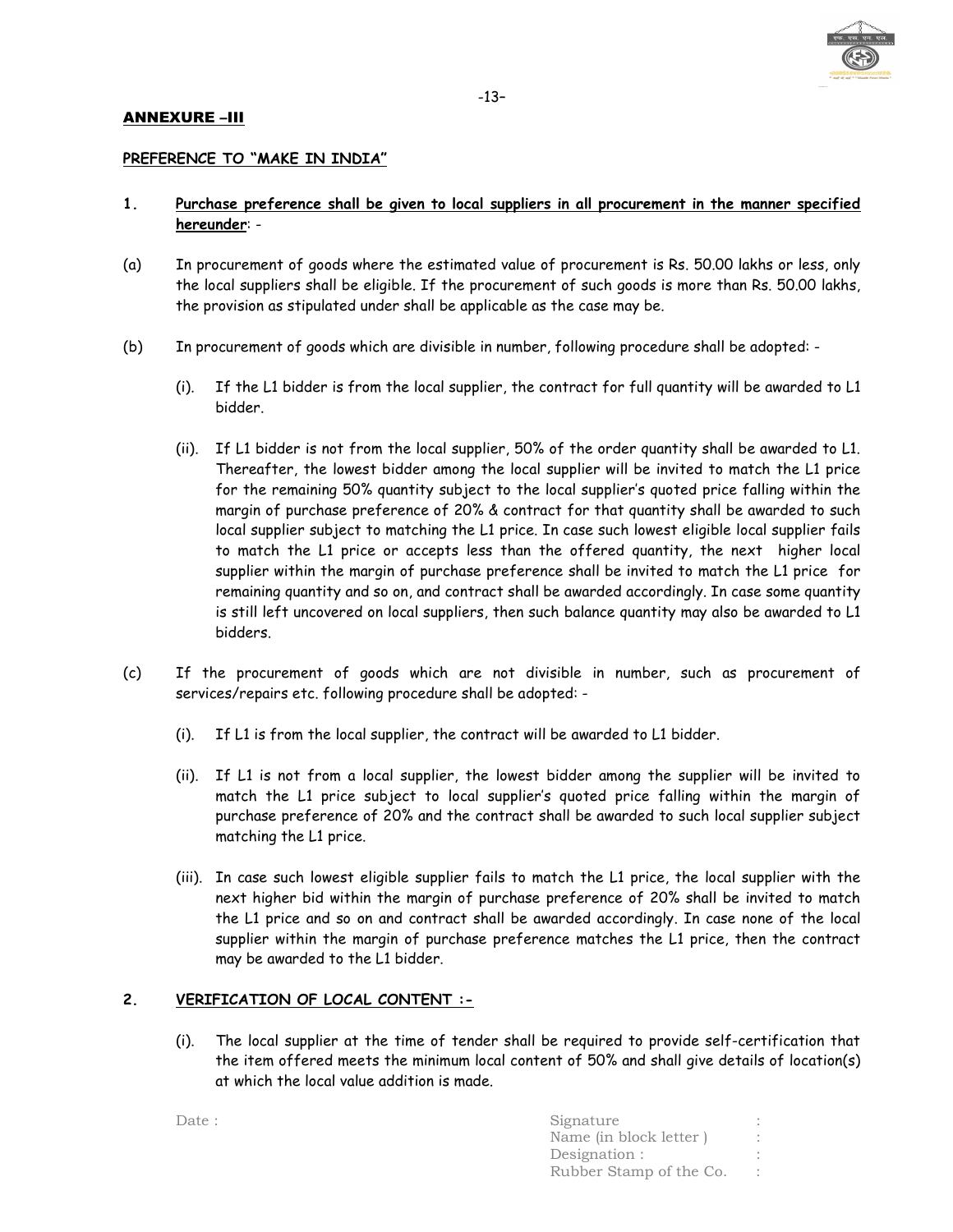

- (ii). In case the procurement for a value exceeds Rs. 10.00 Crores, the local supplier shall be required to provide certification from statutory auditor or cost auditors of the company (in case of companies) or from a practicing cost accountant or practicing chartered accountant (in respect of suppliers other than companies) giving percentage of local content.
- (iii). False declaration will be in breach of the Code of Integrity under Rule 175(1) (i) (h) of the General Financial Rules for which a bidder or is successors can be debarred for upto two years as per Rule 151 (iii) of the General Financial Rules alongwith such other action as may be permissible under law.
- 3. **EXEMPTION OF SMALL PURCHASES: -** Not withstanding anything contained in paragraph 3, procurements where the estimated value to be procured is less than Rs. 5 lakhs shall be exempt from this order. However, it shall be ensured by procuring entities that procurement is not spilt for the purpose of avoiding the provisions of this clause.

#### **Definition for this purpose will be: -**

**"Local Content"** means the amount of value added in India which shall, unless otherwise prescribed by the Nodal Ministry, be the total value of the item procured (excluding net domestic indirect taxes) minus the value of imported content in the item (including all customs duties) as a proportion of the total value, in percent.

**"Local Supplier"** means a supplier or service provider whose product or service offered for procurement meets the minimum local content as prescribed under this Order or by the competent Ministries/Departments in pursuance of this order.

**"Margin of Purchase Preference"** means the maximum extent to which the price quoted by a local supplier may be above the L1 for the purpose of purchase preference.

#### **All the above terms & Conditions are acceptable to us.**

| Date : | Signature               |  |
|--------|-------------------------|--|
|        | Name (in block letter)  |  |
|        | Designation :           |  |
|        | Rubber Stamp of the Co. |  |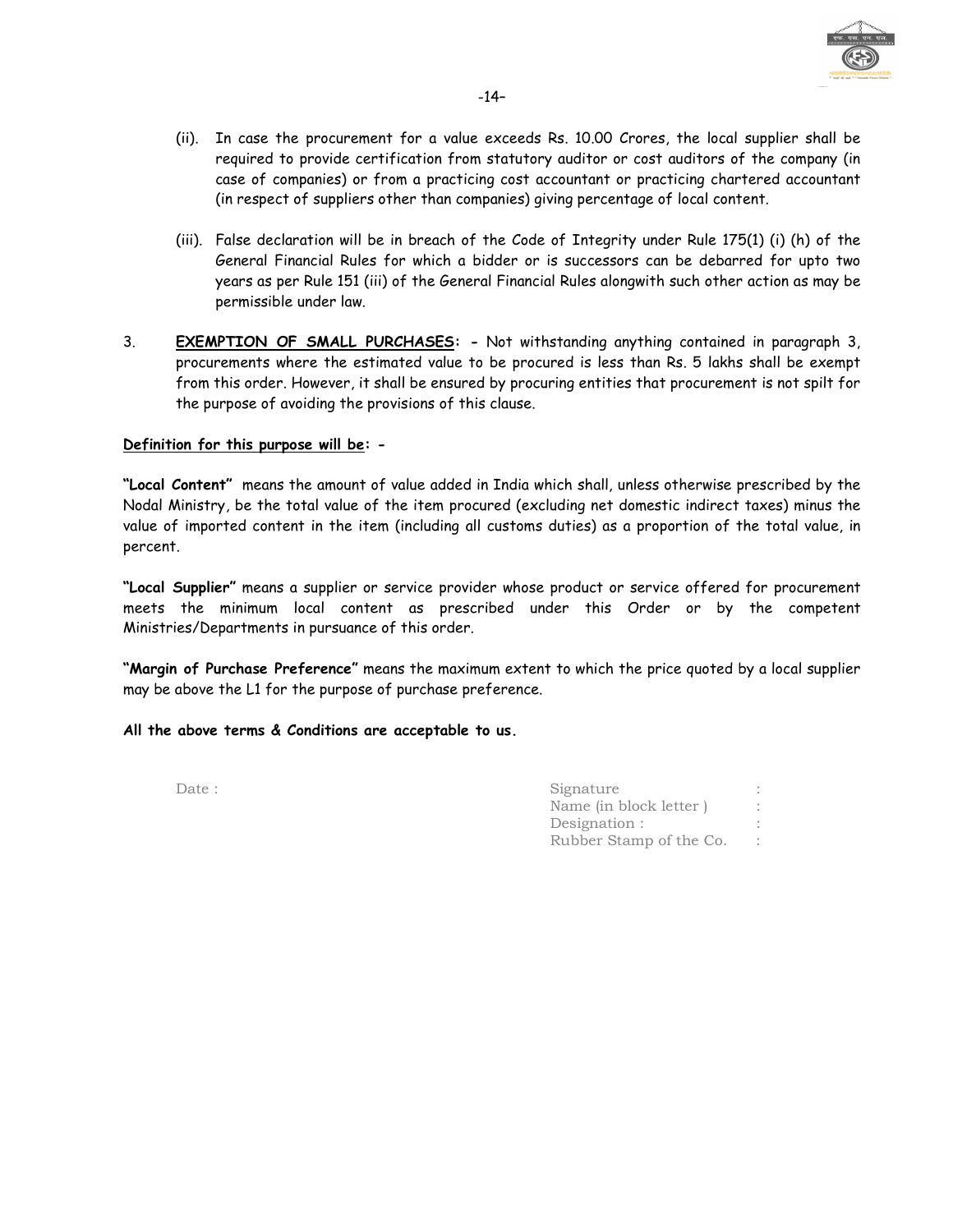

### SECTION-C

## PRICE – BID

Scope of work :- For Repairing and improvement of Garden fencing and Garden at the outside area at Corporate Office Bhilai.

| $S/n$ .                 | Description                                                                                                                                                                                | M/u                   | Quantity     | Unit Rate (Rs.)<br>[without GST] | Total Amt.<br>[without GST] |
|-------------------------|--------------------------------------------------------------------------------------------------------------------------------------------------------------------------------------------|-----------------------|--------------|----------------------------------|-----------------------------|
| $\mathbf{1}$            | Soil Excavation for boundary wall fence as per<br>drawing.                                                                                                                                 | Cft                   | 2010         | $Rs. = - - - -$                  | Rs.                         |
| $\overline{c}$          | Supply & laying column, beam with RCC M15 mix, 20<br>mm downgraded stone including required steel<br>material, centering and shuttering, binding wire,<br>curing etc complete.             | Cft                   | 285          | $Rs. = - - - -$                  | $Rs. = - - - - -$           |
| $\mathbf{3}$            | Supply & laying first class Red brick masonry 9"<br>thick with 1:6 mix cement mortar to match with<br>existing profile & look including fixing of existing<br>grills, curing etc complete. | Cft                   | 352          | $Rs. = - - - -$                  | $Rs. = - - - - -$           |
| $\overline{\mathbf{4}}$ | Supply & providing 15 mm thick plaster with cement<br>mortar 1:6 to match with existing boundary profile<br>& look including curing etc complete.                                          | Cft                   | 60           | $Rs. = - - - -$                  | $Rs. = - - - - -$           |
| 5                       | Supply & laying stone wall for repairing the main<br>drain of appox. Length 50 feet and stone /bolder<br>pitching with 1:6 mix cement pointing as mentioned<br>in drawing.                 | Cft                   | 1255         | $Rs. = - - - -$                  | $Rs. = - - - - -$           |
| 6                       | Supply, filling & leveling of plantation soil to match<br>with the existing garden area level.                                                                                             | Cft                   | 1420         | $Rs. = - - - -$                  | Rs.                         |
| $\overline{7}$          | Dismantling of existing handrails and supply,<br>Fabrication & installation of all steel structures as<br>per the drawing.                                                                 | Kg.                   | 2065         | $Rs. = - - - -$                  | $Rs. = - - - - -$           |
| 8                       | Supply and providing P.C.C. 1:3:6 (1 cement : 3 sand :<br>6 graded stone) for foundation and plinth including<br>ramming, watering etc. complete.                                          | Cft                   | 237          | $Rs. = - - - -$                  | $Rs. = - - - - - -$         |
| 9                       | Supply & painting of structural material and<br>brick,/RCC wall with one coat of primer and 2 coats<br>of final paint (finish coat to be chosen as per the<br>instruction of FSNL)         | Lump<br>Sump          | $\mathbf{1}$ | $Rs. = - - - -$                  | $Rs. = - - - - -$           |
| 10                      | Supply and fixing of water pipe line approx. length<br>10 Mtrs. for sprinkler along with isolation valve &<br>tap near fence area.                                                         | Lump<br>Sump          | 1            | $Rs. = - - - -$                  | $Rs. = - - - - -$           |
| 11                      | Lamp post with light and required electrical fixtures<br>& cable connection with the existing junction box<br>indeed the boundary wall.                                                    | Nos.                  | 6            | $Rs. = - - - -$                  | $Rs. = - - - - - -$         |
| 12                      | Supply & plantation of green grass and plantation<br>inside the fenced area with fertilizer other<br>required material.                                                                    | Lump<br>Sump          | $\mathbf{1}$ | $Rs. = - - - -$                  | Rs.                         |
| 13.                     | Total Amount Rate of Sl.No. (1) + (12) without GST                                                                                                                                         |                       |              |                                  | $Rs. = - - - - -$           |
| 14.                     | $GST@$ _ _ _ _ _ % Extra on Sl.No. (13)                                                                                                                                                    | $Rs.$ _ _ _ _ _ _ _ _ |              |                                  |                             |
| 15.                     | Grand Total Amount of [Sl.No. (13) + (14)] with GST                                                                                                                                        | $Rs. = - - - - -$     |              |                                  |                             |

Notes :- L-1 status shall be evaluated on totality.